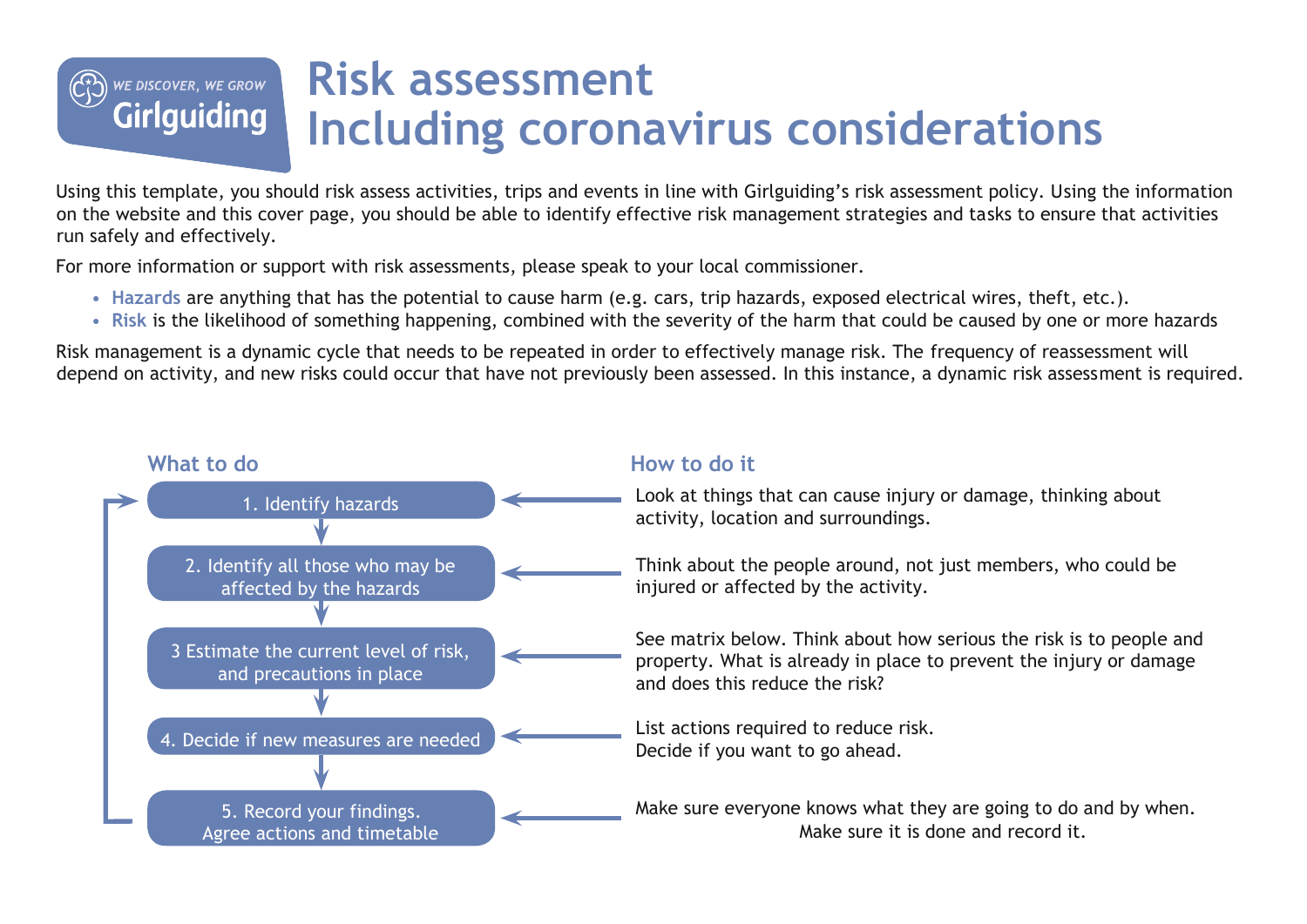| Severity<br>Likelihood                        | Slight harm<br>(Superficial injuries, minor cuts and bruises) | <b>Harmful</b><br>(Minor fractures, ill health leading to minor disability) | <b>Extremely harmful</b><br>(Multiple injuires, major fractures, fatalities) |
|-----------------------------------------------|---------------------------------------------------------------|-----------------------------------------------------------------------------|------------------------------------------------------------------------------|
| <b>Unlikely</b><br>(Rarely happens)           | Low risk                                                      | Low risk                                                                    | <b>Medium risk</b>                                                           |
| <b>Likely</b><br>(Often happens)              | Low risk                                                      | <b>Medium risk</b>                                                          | <b>High risk</b>                                                             |
| <b>Very likely</b><br>(Nearly always happens) | <b>Medium risk</b>                                            | <b>High risk</b>                                                            | <b>High risk</b>                                                             |

## **Event information and risk assessment approval:**

| Event/Activity (brief description): Deer Park Activity Centre: Groups camping on<br><b>Bubbs Hill or Main Site</b>                                                                                                                                                                           | Date: 04/08/2021                                        |    |                     |                                  |                                                                                 |  |
|----------------------------------------------------------------------------------------------------------------------------------------------------------------------------------------------------------------------------------------------------------------------------------------------|---------------------------------------------------------|----|---------------------|----------------------------------|---------------------------------------------------------------------------------|--|
| Centre Manager: Daniel Rochelle                                                                                                                                                                                                                                                              | Total attending: Various                                |    |                     | organisations.                   | Those attending: Girlguiding units or other youth                               |  |
| Consent for Event/Activity forms completed:                                                                                                                                                                                                                                                  | Yes                                                     | No | $N/A \checkmark$    | Venue: Deer Park Activity Centre |                                                                                 |  |
| $N/A \checkmark$<br>Instructor qualification checked*<br>Yes<br>No                                                                                                                                                                                                                           |                                                         |    |                     |                                  |                                                                                 |  |
| Decision: once all the actions are carried out can you eliminate or safely manage the risk of harm to ensure you<br>can safely go ahead with this event/activity (i.e. have degree of challenge, harm and risk whilst being confident<br>the control measures in place will keep girls safe) |                                                         |    | No<br>Yes $\sqrt{}$ |                                  |                                                                                 |  |
| If you answered 'no' to the above <i>decision</i> question, please explain why:                                                                                                                                                                                                              |                                                         |    |                     |                                  |                                                                                 |  |
| Risk assessment completed by: Anne Anderson                                                                                                                                                                                                                                                  |                                                         |    |                     | Role: Volunteer                  |                                                                                 |  |
| Has the risk assessment been shared with the leadership team and signed off my County Commissioners                                                                                                                                                                                          |                                                         |    |                     |                                  | N٥<br>Yes I √                                                                   |  |
| Risk assessment due for review (must be reviewed with every change to either the activity or<br>government guidance on coronavirus safety measures):                                                                                                                                         | Date: 04/08/2022 or when government guidance<br>changes |    |                     |                                  |                                                                                 |  |
| <sup>1</sup> Adults refers to adult volunteers who are part of the event/activity delivery team                                                                                                                                                                                              |                                                         |    |                     |                                  | *Refer to the Activities Finder for information about instructor qualifications |  |

## **Note to leaders:**

We recommend you agree with your commissioner in advance how long they will need to review your risk assessment.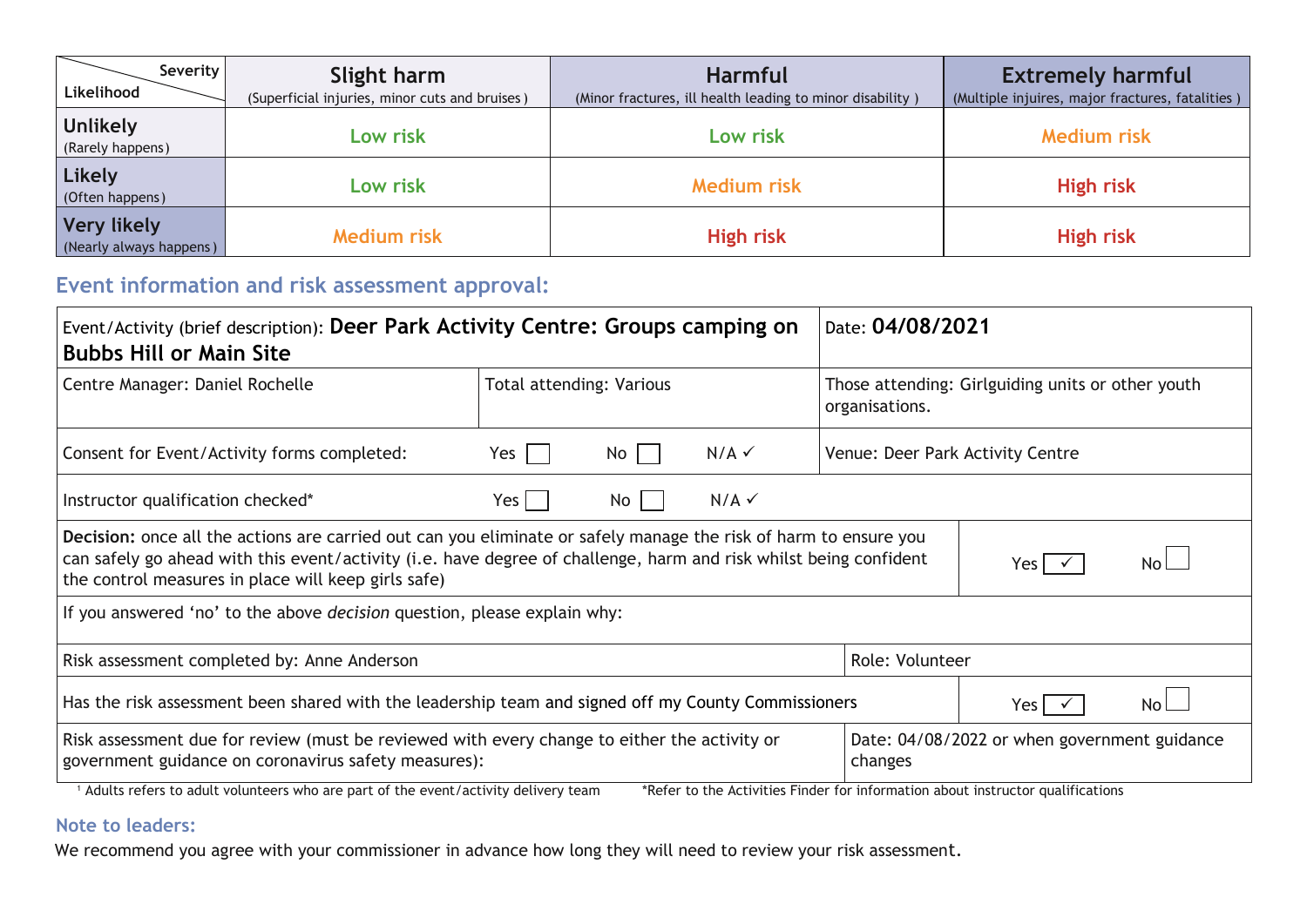| <b>Hazards</b><br>What could cause harm or<br>damage?                                                                   | Who or what is at<br>risk of being<br>affected and how?                                              | What are you already<br>doing?<br>How have you reduced the risk<br>already?                                                                                                                                                                                       | <b>Likelihood of</b><br>risk<br>occurring<br>(L/M/H) | Severity<br>of risk<br>(L/M/H) | Are further controls necessary?<br>What else needs to happen to reduce<br>the risk to an acceptable level?                                                                                                                                                                                                                                                                                                                                                | Action by:<br>name/date                                     |
|-------------------------------------------------------------------------------------------------------------------------|------------------------------------------------------------------------------------------------------|-------------------------------------------------------------------------------------------------------------------------------------------------------------------------------------------------------------------------------------------------------------------|------------------------------------------------------|--------------------------------|-----------------------------------------------------------------------------------------------------------------------------------------------------------------------------------------------------------------------------------------------------------------------------------------------------------------------------------------------------------------------------------------------------------------------------------------------------------|-------------------------------------------------------------|
| Coronavirus infection<br>Risks below are in<br>consideration of this<br>risk and reducing it to<br>an acceptable level. | All attendees from<br>contracting of virus<br>through close contact<br>and cross<br>contamination.   | Allocated toilets for each<br>group. Hand soap and<br>sanitiser available and<br>appropriate signage in<br>place. Social distancing<br>protocols to be adhered<br>to.<br>Where possible increasing<br>safe ventilation.<br>Toilets cleaned between<br>each group. | Low                                                  | High                           | Deer Park staff and volunteers<br>cleaning to use appropriate PPE -<br>a minimum of disposable gloves<br>plus mask whilst indoors.<br>All doors and windows (where<br>they exist) opened for ventilation<br>before deep cleaning - 30 mins<br>after last use before entering to<br>clean should be sufficient.<br>Appropriate cleaning materials<br>provided, instructions for use<br>and a waste bin with lid for used<br>cleaning materials, wipes etc. | Centre<br>Manager/<br>Volunteers<br>between<br>group visits |
| Handling of rubbish<br>from visiting parties                                                                            | Centre manager and<br>volunteers at risk of<br>cross contamination<br>from clearing general<br>waste | Leaders must clear and<br>take all rubbish with<br>them from site on<br>departure or place in<br>large bins in main site<br>car park.                                                                                                                             | Low                                                  | High                           | If staff or volunteers are required<br>to remove rubbish left by<br>campers then appropriate PPE<br>must be used - gloves and apron<br>as a minimum.                                                                                                                                                                                                                                                                                                      | Centre<br>Manager as<br>required                            |
| From public                                                                                                             | All attendees from<br>contracting of virus<br>through close contact<br>and cross<br>contamination.   | Only booked groups to be<br>able to access site.<br>Visiting group leaders<br>reminded in T&Cs that all<br>their members must<br>adhere to hygiene<br>guidelines and social<br>distancing.                                                                        | Low                                                  | High                           | Visiting group Leaders should<br>hold a full set of names and<br>contact details of the adults and<br>young members in their group.<br>The Centre Manager holds the<br>contact details for the visiting<br>group leader.<br>All contact details are held in<br>line with GDPR and kept for 21<br>days after the visit.                                                                                                                                    | Group<br>Leaders &<br>Centre<br>Manager                     |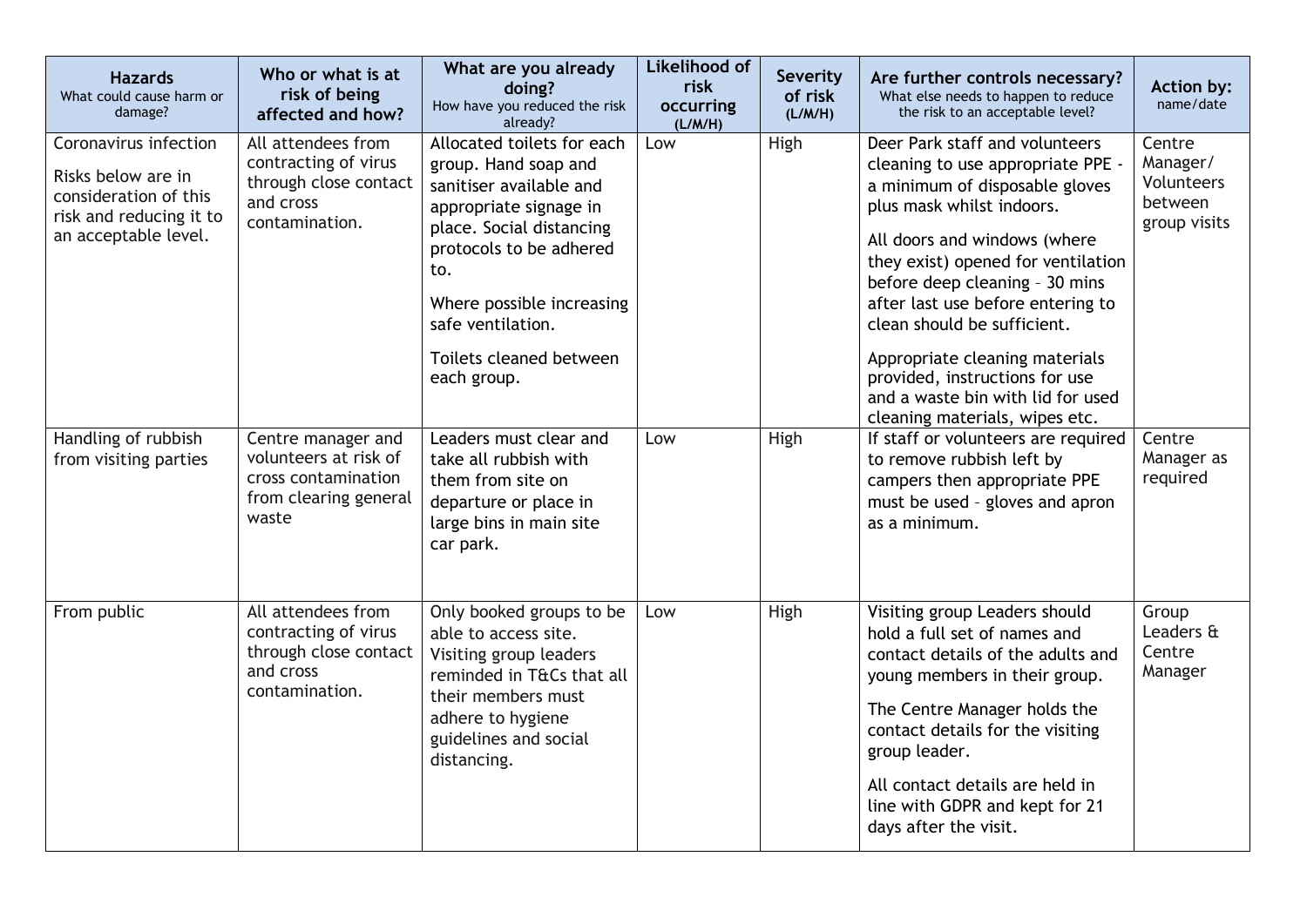| <b>Hazards</b><br>What could cause harm or<br>damage?                                                            | Who or what is at<br>risk of being<br>affected and how?                          | What are you already<br>doing?<br>How have you reduced the risk<br>already?                                                                                                                                                                   | <b>Likelihood of</b><br>risk<br>occurring<br>(L/M/H) | Severity<br>of risk<br>(L/M/H) | Are further controls necessary?<br>What else needs to happen to reduce<br>the risk to an acceptable level?                                                                                                                                                                                                                                                                                                       | Action by:<br>name/date                                          |
|------------------------------------------------------------------------------------------------------------------|----------------------------------------------------------------------------------|-----------------------------------------------------------------------------------------------------------------------------------------------------------------------------------------------------------------------------------------------|------------------------------------------------------|--------------------------------|------------------------------------------------------------------------------------------------------------------------------------------------------------------------------------------------------------------------------------------------------------------------------------------------------------------------------------------------------------------------------------------------------------------|------------------------------------------------------------------|
| From close contact<br>between people                                                                             | All attendees from<br>contracting virus<br>through close<br>contact.             | Leaders reminded in<br>T&Cs that all members<br>must social distance and<br>are able to maintain<br>them. Current guidance<br>is at least 1m where<br>possible.                                                                               | Low                                                  | High                           | Camping field split into the three<br>usual campsites for each group<br>onsite (3 maximum on main site<br>at any one time). Centre<br>Manager/ Volunteer welcoming<br>the group shows Leader to their<br>marked area.<br>Leaders must ensure their group<br>maintain safe distance from<br>other groups in line with<br>Government and Girlguiding (or<br>equivalent for other youth<br>organisations) guidance. | Centre<br>Manager/<br>Volunteers<br>on each<br>group arrival     |
| From poor hand<br>hygiene                                                                                        | All attendees from<br>contracting of virus<br>through cross<br>contamination.    | Have ample soap and<br>paper towels available<br>for hand washing. Bins<br>with lids available to<br>enable appropriate safe<br>disposal of paper towels<br>if used.                                                                          | Low                                                  | High                           | Hand wash posters on display.                                                                                                                                                                                                                                                                                                                                                                                    | Preparations<br>coordinated<br>by Centre<br>Manager by<br>3/8/20 |
| Participant displays<br>symptoms after<br>visiting, raising<br>concerns that others<br>may have been<br>infected | All visitors who may<br>have been in contact<br>with symptomatic<br>participant. | Group Leaders to ensure<br>the relevant details are<br>in place for the NHS Test<br>and Trace. Centre<br>Manager holds group<br>leader's contact details<br>in line with GDPR.<br>Centre Manager records<br>any information in a site<br>log. | Medium                                               | High                           | Group Leaders must submit their<br><b>Girlguiding Checklist and Risk</b><br>Assessment (or equivalent for<br>other youth organisations) to the<br>Centre Manager at least 24 hours<br>prior to arrival.<br>No forms $=$ no camp                                                                                                                                                                                  | Centre<br>Manager -<br>ongoing                                   |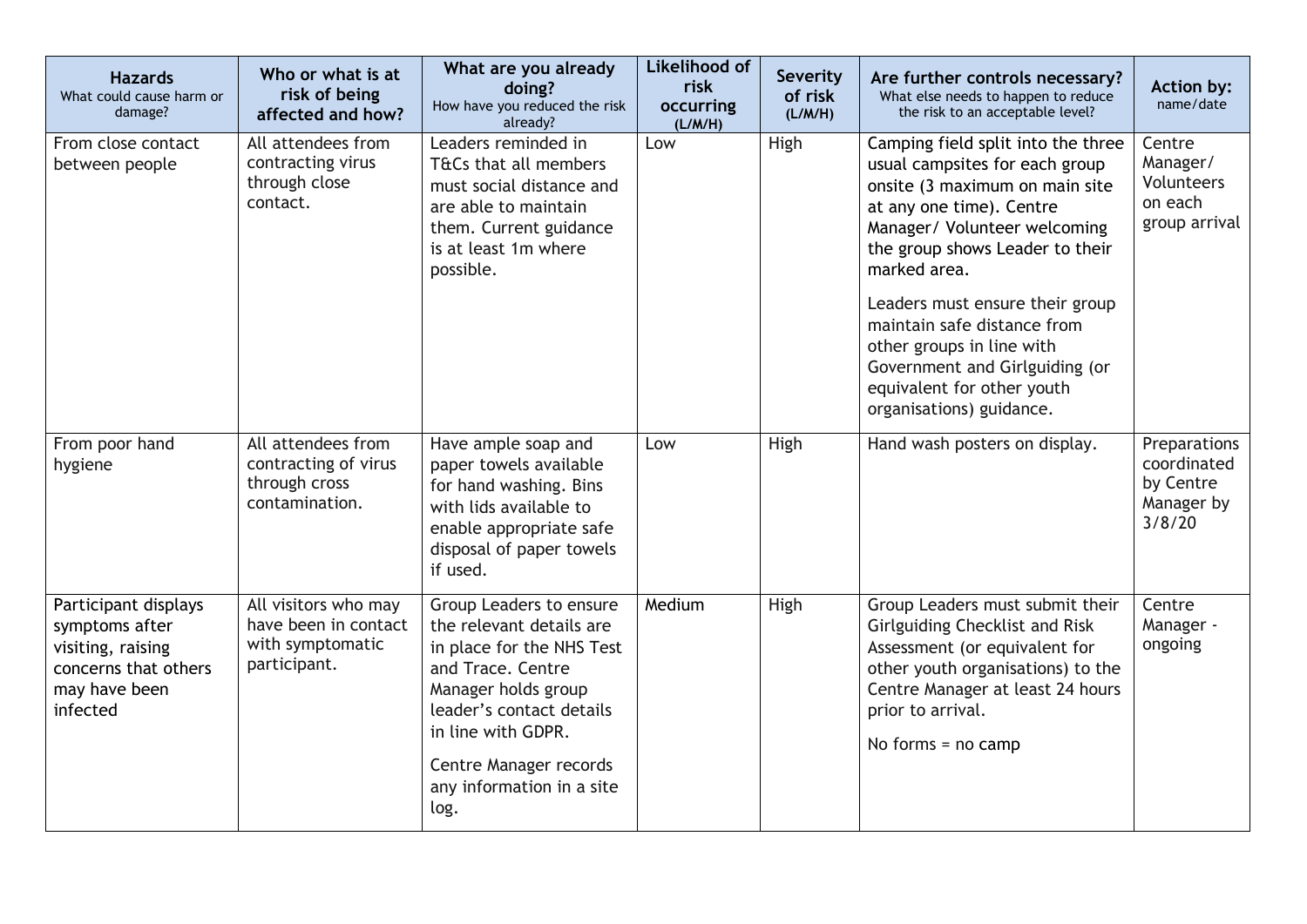| <b>Hazards</b><br>What could cause harm or<br>damage?             | Who or what is at<br>risk of being<br>affected and how?                                                                           | What are you already<br>doing?<br>How have you reduced the risk<br>already?                                                                                                                                                  | Likelihood of<br>risk<br>occurring<br>(L/M/H) | <b>Severity</b><br>of risk<br>(L/M/H) | Are further controls necessary?<br>What else needs to happen to reduce<br>the risk to an acceptable level?                                                  | <b>Action by:</b><br>name/date |
|-------------------------------------------------------------------|-----------------------------------------------------------------------------------------------------------------------------------|------------------------------------------------------------------------------------------------------------------------------------------------------------------------------------------------------------------------------|-----------------------------------------------|---------------------------------------|-------------------------------------------------------------------------------------------------------------------------------------------------------------|--------------------------------|
| Participant displays<br>symptoms while on<br>site.                | All visitors who may<br>have been in contact<br>with symptomatic<br>participant.                                                  | Anyone showing<br>symptoms during the<br>session is removed from<br>the group and group<br>leader contacts parents<br>for immediate collection<br>and reminded to follow<br>government guidance for<br>testing for Covid-19. | Medium                                        | High                                  | Toilet and shower used by that<br>group to be closed to remaining<br>visitors for 72 hrs before deep<br>cleaning and returning to<br>service.               | Centre<br>Manager -<br>ongoing |
| Prospective<br>participant displays<br>symptoms before<br>arrival | All visitors who may<br>have been in contact<br>with symptomatic<br>participant. Staff,<br>volunteers, and any<br>other visitors. | Anyone with Covid<br>symptoms or has been<br>instructed to self-isolate<br>is informed to stay away<br>from the Centre.                                                                                                      | Medium                                        | High                                  | Group booking's risk assessment<br>checked to ensure they are<br>letting their visitors know that<br>they should not attend if they<br>have shown symptoms. | Centre<br>Manager -<br>ongoing |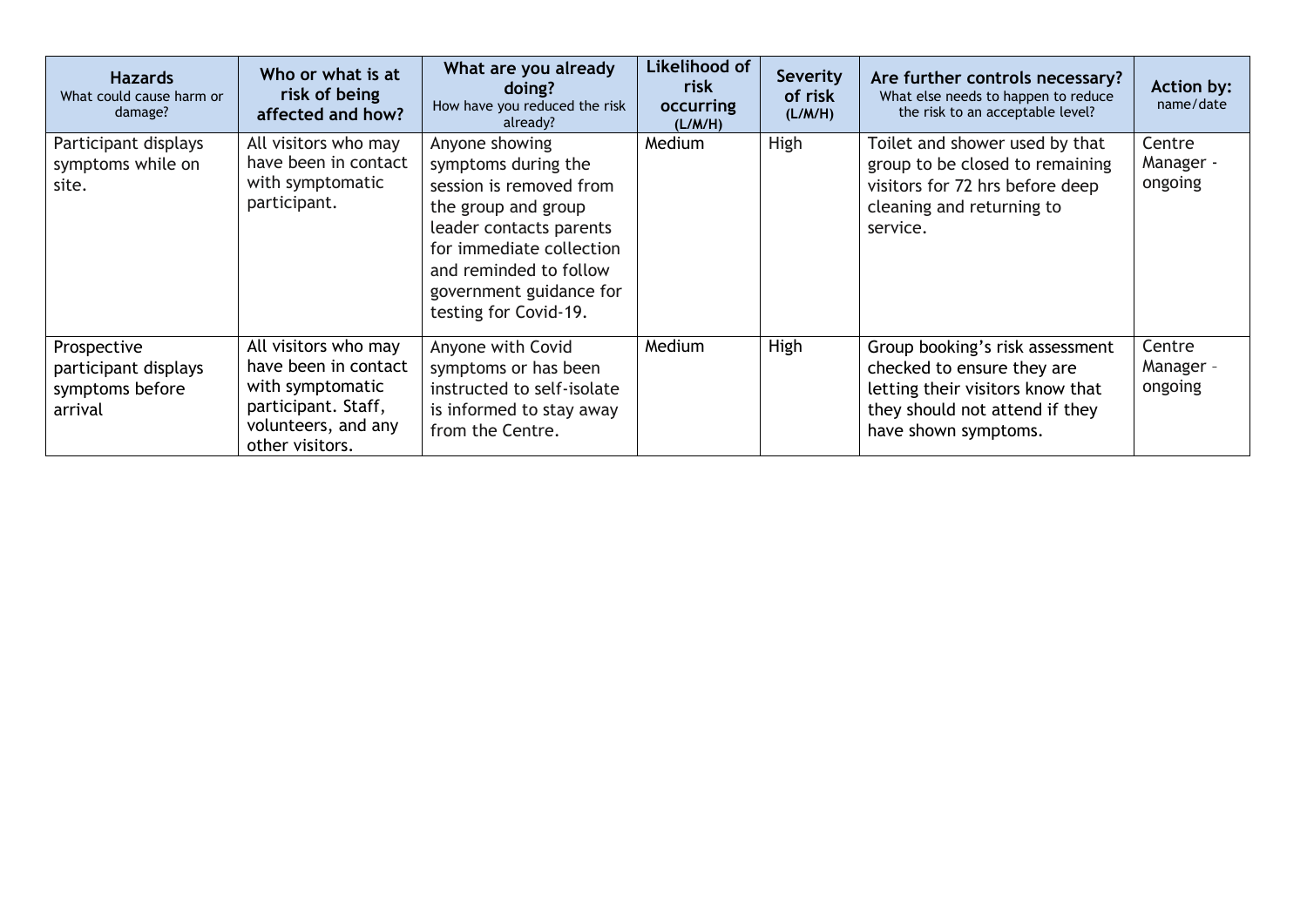| <b>Hazards</b><br>What could cause harm or<br>damage? | Who or what is at<br>risk of being<br>affected and how?                                | What are you already<br>doing?<br>How have you reduced the risk<br>already?                                                                                                                                                                                                                                                                                                                                                                                                                                                                                                                                                                                                                                                                 | <b>Likelihood of</b><br>risk<br>occurring<br>(L/M/H) | Severity<br>of risk<br>(L/M/H) | Are further controls necessary?<br>What else needs to happen to reduce<br>the risk to an acceptable level?                                                                                                                                     | <b>Action by:</b><br>name/date                                                                                                         |
|-------------------------------------------------------|----------------------------------------------------------------------------------------|---------------------------------------------------------------------------------------------------------------------------------------------------------------------------------------------------------------------------------------------------------------------------------------------------------------------------------------------------------------------------------------------------------------------------------------------------------------------------------------------------------------------------------------------------------------------------------------------------------------------------------------------------------------------------------------------------------------------------------------------|------------------------------------------------------|--------------------------------|------------------------------------------------------------------------------------------------------------------------------------------------------------------------------------------------------------------------------------------------|----------------------------------------------------------------------------------------------------------------------------------------|
| Fire (campfires and<br>altar fires)                   | All (injury)<br>Girlguiding<br>Gloucestershire<br>(through lack of<br>future facility) | Altar fires positioned<br>away from tents and hard<br>shelters. Safe,<br>unobstructed 2m space<br>must be maintained<br>around all fires.<br>Fire buckets provided at<br>all campfire/pitch areas.<br>Groups informed they are<br>responsible for filling<br>them before lighting a<br>fire.<br>Groups informed they are<br>responsible for<br>extinguishing a fire at<br>the end of a session/the<br>evening. Water should be<br>added slowly around the<br>surrounding area and on<br>the embers by an adult,<br>taking care to avoid<br>steam scalds.<br>Campfires and<br>backwoods-style cooking<br>should only be held in<br>their designated areas,<br>and any dry materials<br>(grass, etc.) cleared from<br>the immediate vicinity. | Low                                                  | Medium                         | Fires should only be run by a<br>competent person and must<br>always be supervised by an<br>adult.<br>Groups responsible for own first<br>aid, although first aid kits are<br>available on site and Centre<br>Manager is trained in first aid. | Centre<br>Manager -<br>pre-visit<br>information<br>for groups $\alpha$<br>site<br>maintenance<br>Group<br>leaders - at<br>end of visit |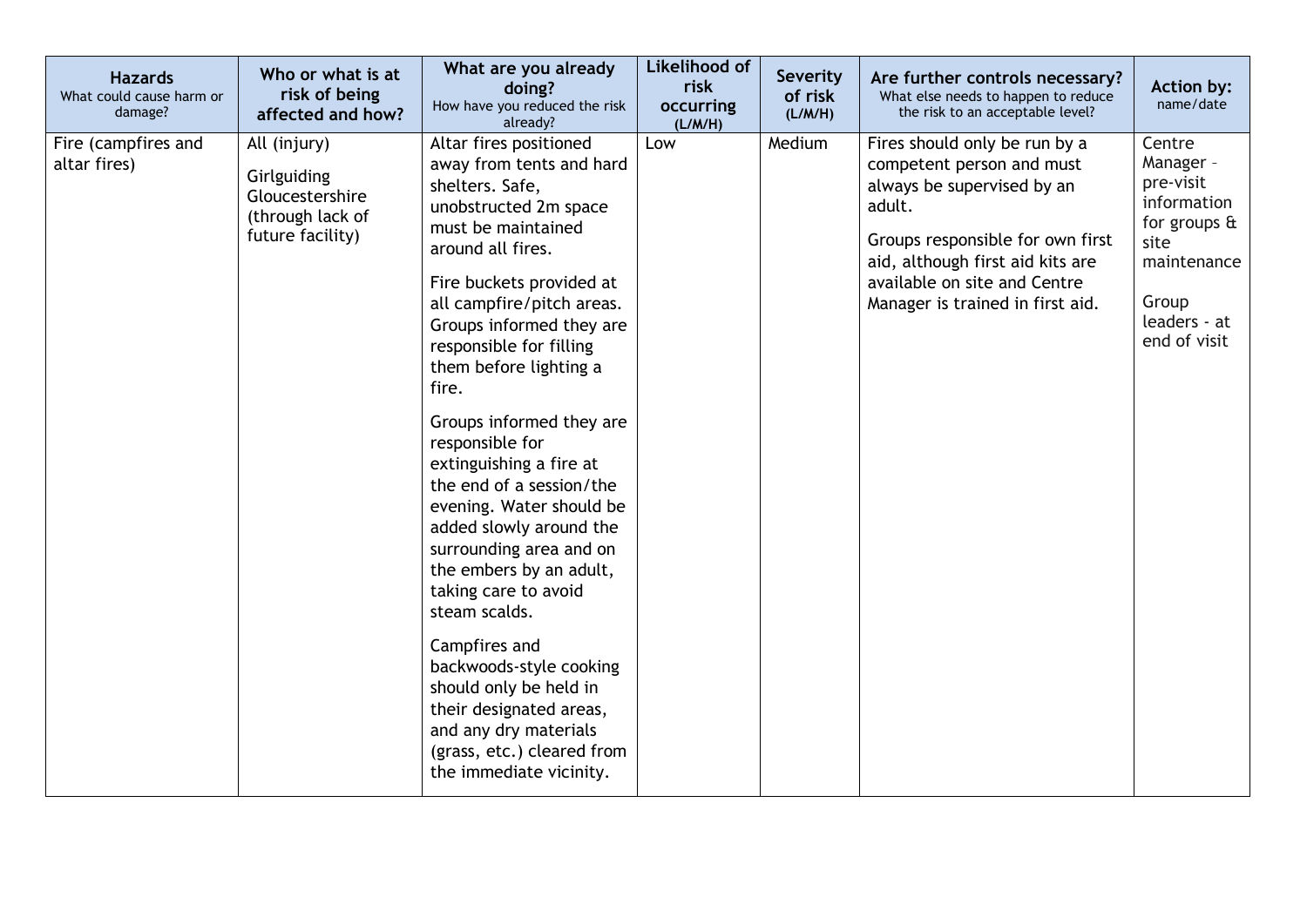| <b>Hazards</b><br>What could cause harm or<br>damage? | Who or what is at<br>risk of being<br>affected and how? | What are you already<br>doing?<br>How have you reduced the risk<br>already?                                                                                                                                                                              | <b>Likelihood of</b><br>risk<br>occurring<br>(L/M/H) | Severity<br>of risk<br>(L/M/H) | Are further controls necessary?<br>What else needs to happen to reduce<br>the risk to an acceptable level?                                                                                                                                                                                  | <b>Action by:</b><br>name/date                                                                       |
|-------------------------------------------------------|---------------------------------------------------------|----------------------------------------------------------------------------------------------------------------------------------------------------------------------------------------------------------------------------------------------------------|------------------------------------------------------|--------------------------------|---------------------------------------------------------------------------------------------------------------------------------------------------------------------------------------------------------------------------------------------------------------------------------------------|------------------------------------------------------------------------------------------------------|
| Cooking on Gas                                        | All (injury, explosion)                                 | Gas cannisters should be<br>kept out of direct sun<br>light.<br>When changing gas<br>cannisters, ensure this is<br>done away from any<br>source of ignition.                                                                                             | Low                                                  | High                           | The valve should be closed on<br>the gas cannister when not in<br>use.<br>Adults from the group must<br>supervise young people at all<br>times.<br>Groups responsible for own first<br>aid, although first aid kits are<br>available on site and Centre<br>Manager is trained in first aid. | Group<br>Leaders -<br>ongoing<br>throughout<br>the camp                                              |
| Poor village relations                                | Girlguiding<br>Gloucestershire<br>(reputation)          | Member of the village<br>sits on Management<br>Committee.<br>All visits on site end by<br>9.30pm with no traffic<br>permitted after 10pm.<br>Evening group leaders<br>will close gate as they<br>leave.<br>Quiet time on site is from<br>10pm until 7am. | Low                                                  | Low                            | Large scale events are informed<br>to the village so they know to<br>expect heavier traffic, louder<br>noise, etc.                                                                                                                                                                          | Centre<br>Manager &<br>management<br>committee -<br>Ongoing<br>Group<br>Leaders - at<br>end of visit |
| Lifting and handling of<br>tents and equipment        | All visitors (injury)                                   | Trolleys provided.<br>Group leaders should<br>make themselves aware<br>of safe manual handling<br>practices and this should<br>be shared with the rest<br>of the group. HSE<br>Guidance                                                                  | Low                                                  | Low                            | Adults from the group must<br>supervise young people at all<br>times.<br>Groups responsible for own first<br>aid, although first aid kits are<br>available on site and Centre<br>Manager is trained in first aid.                                                                           | Group<br>Leaders -<br>throughout<br>their camp                                                       |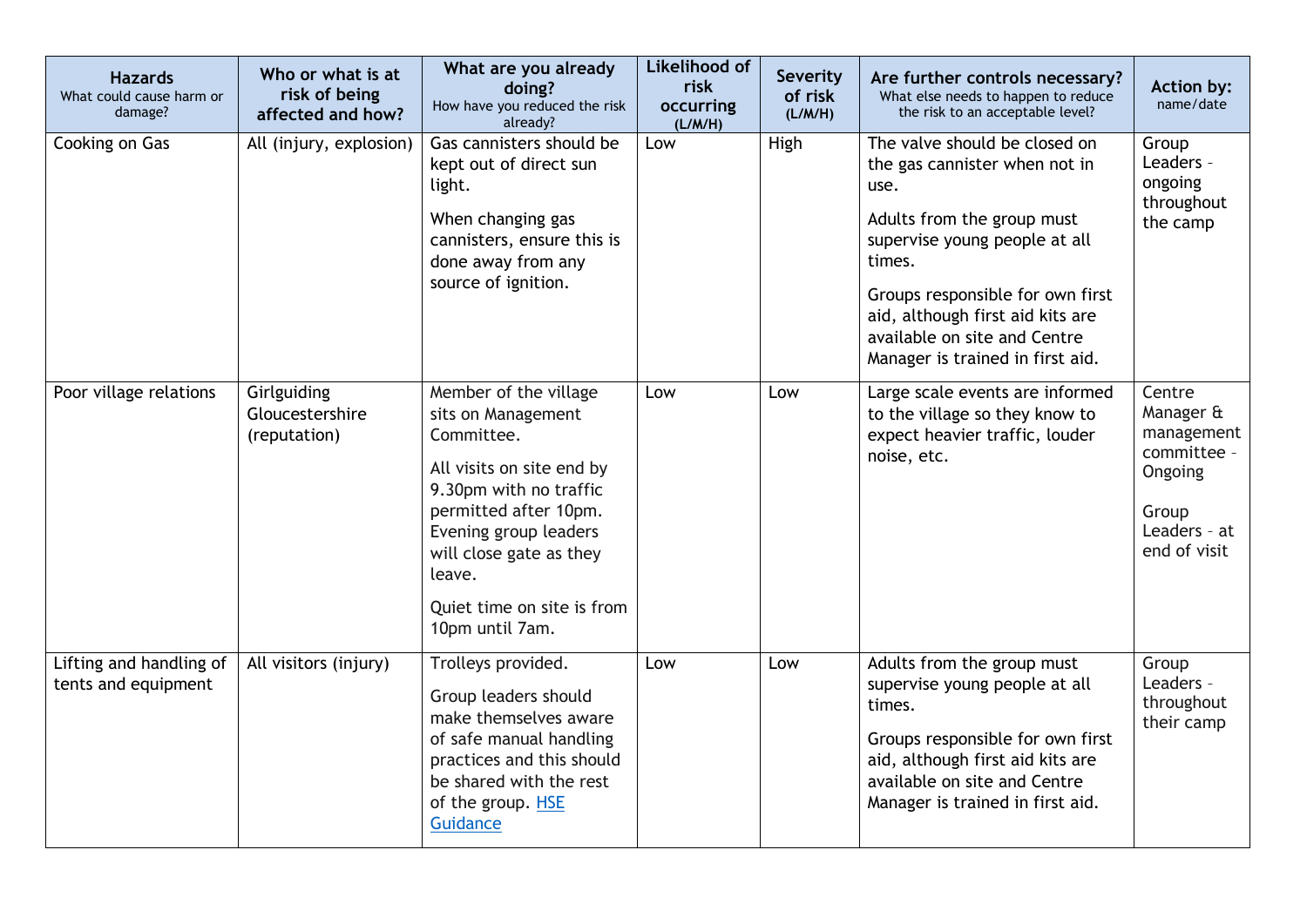| <b>Hazards</b><br>What could cause harm or<br>damage? | Who or what is at<br>risk of being<br>affected and how? | What are you already<br>doing?<br>How have you reduced the risk<br>already?                                                                                                                                                                         | Likelihood of<br>risk<br>occurring<br>(L/M/H) | <b>Severity</b><br>of risk<br>(L/M/H) | Are further controls necessary?<br>What else needs to happen to reduce<br>the risk to an acceptable level?                                                                                                                                               | Action by:<br>name/date                                                                    |
|-------------------------------------------------------|---------------------------------------------------------|-----------------------------------------------------------------------------------------------------------------------------------------------------------------------------------------------------------------------------------------------------|-----------------------------------------------|---------------------------------------|----------------------------------------------------------------------------------------------------------------------------------------------------------------------------------------------------------------------------------------------------------|--------------------------------------------------------------------------------------------|
| Electricity                                           | All visitors (electric<br>shock/injury)                 | Electric sockets should<br>not be overloaded. One<br>appliance/device per<br>socket only.<br>Group leaders mobiles<br>may be charged to<br>maintain communications<br>as required, however<br>girls devices should not<br>use the electric sockets. | Low                                           | Medium                                | Groups responsible for own first<br>aid, although first aid kits are<br>available on site and Centre<br>Manager is trained in first aid.<br>AED (Automatic External<br>Defibrillator) located on the wall<br>between the office and Deer<br>House doors. | Group<br>Leaders -<br>throughout<br>their camp                                             |
| Tent pegs/guy ropes                                   | All visitors (injury)                                   | Groups should leave gaps<br>between tents and<br>maintain access routes<br>for emergency vehicles.<br>Whenever practical keep<br>pegs in a straight line.                                                                                           | Medium                                        | Low                                   | Groups responsible for own first<br>aid, although first aid kits are<br>available on site and Centre<br>Manager is trained in first aid.                                                                                                                 | Group<br>Leaders -<br>throughout<br>their camp                                             |
| Terrain                                               | All (injury)                                            | Site has regular grounds<br>maintenance (grass<br>cutting, etc).<br>Centre Manager to inform<br>visitors if there is any<br>planned vehicle or<br>maintenance equipment                                                                             | Low                                           | Medium                                | Adults from the group must<br>supervise young people at all<br>times.<br>Groups responsible for own first<br>aid, although first aid kits are<br>available on site and Centre<br>Manager is trained in first aid.                                        | Group<br>Leaders -<br>throughout<br>their camp<br>Centre<br>Manager -<br>prior to<br>camps |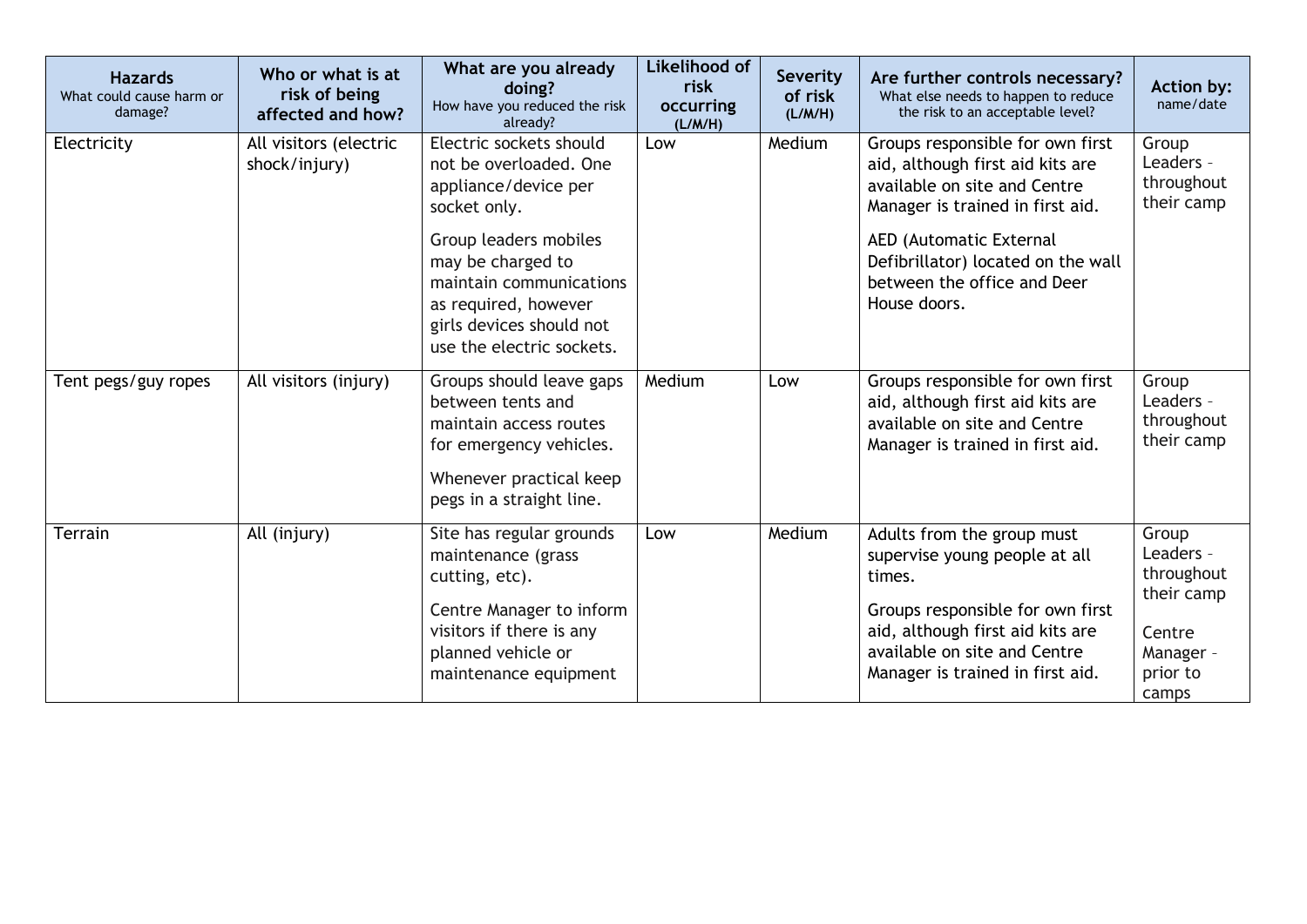| <b>Hazards</b><br>What could cause harm or<br>damage? | Who or what is at<br>risk of being<br>affected and how? | What are you already<br>doing?<br>How have you reduced the risk<br>already?                                                                                                                                                      | <b>Likelihood of</b><br>risk<br>occurring<br>(L/M/H) | Severity<br>of risk<br>(L/M/H) | Are further controls necessary?<br>What else needs to happen to reduce<br>the risk to an acceptable level?                                                                                 | <b>Action by:</b><br>name/date                                                               |
|-------------------------------------------------------|---------------------------------------------------------|----------------------------------------------------------------------------------------------------------------------------------------------------------------------------------------------------------------------------------|------------------------------------------------------|--------------------------------|--------------------------------------------------------------------------------------------------------------------------------------------------------------------------------------------|----------------------------------------------------------------------------------------------|
| Slips & trips                                         | All (injury)                                            | Group leader should<br>check their site area for<br>mole hills, rabbit holes,<br>tent pegs, etc.<br>Caution should be taken<br>on wet grass after heavy<br>rain as this can be<br>slippery.                                      | Low                                                  | Low                            | Adults from the group must<br>supervise young people at all<br>times.                                                                                                                      | Group<br>Leaders -<br>throughout<br>their camp                                               |
| Water                                                 | All (injury from slips,<br>disease from waste<br>water) | Regular maintenance<br>checks are carried out<br>and repairs carried out<br>promptly or unsafe areas<br>marked as temporarily<br>closed until fixed.<br>Groups should report any<br>leaks or blockages to the<br>Centre Manager. | Low                                                  | Medium                         | Groups should fill large water<br>containers from the drinking<br>water taps and then fill smaller,<br>individual bottles from these to<br>prevent ground flooding around<br>the tap area. | Centre<br>Manager -<br>Ongoing<br>Group<br>Leaders -<br>throughout<br>their camp             |
| Toilets & wash<br>facilities                          | All (Covid-19<br>infection)                             | When the site is busy, we<br>cannot guarantee sole<br>use of wash facilities.<br>Site staff/volunteers<br>sanitise the facilities<br>between bookings.                                                                           | Low                                                  | High                           | Group leaders should liaise with<br>others onsite to agree a cleaning<br>regime. Groups are responsible<br>for sanitising wash facilities<br>regularly (minimum of 3 times<br>per day).    | Centre<br>Manager -<br>between<br>bookings<br>Group<br>Leaders -<br>throughout<br>their camp |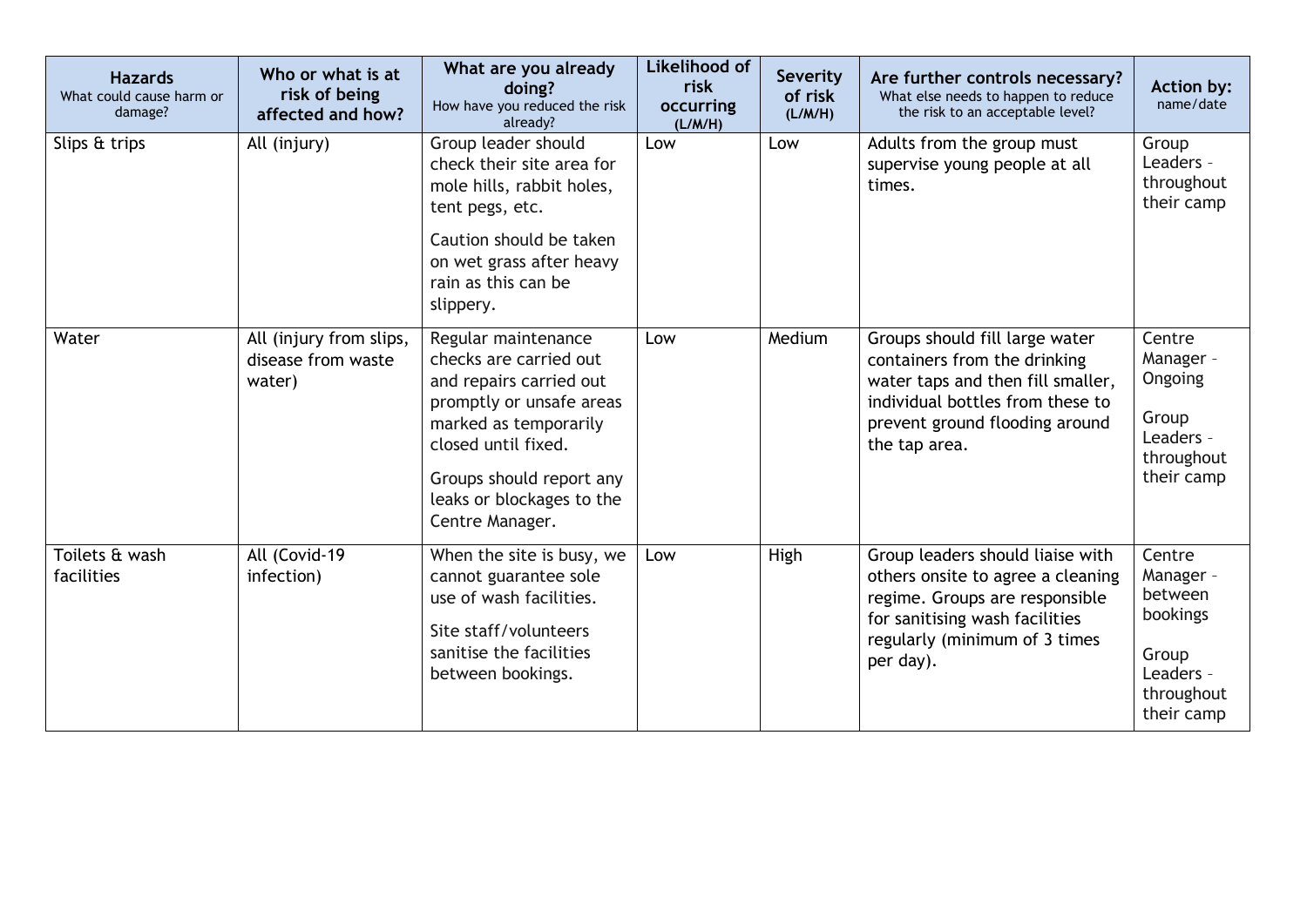| <b>Hazards</b><br>What could cause harm or<br>damage? | Who or what is at<br>risk of being<br>affected and how?                            | What are you already<br>doing?<br>How have you reduced the risk<br>already?                                                                                                                                                                                              | <b>Likelihood of</b><br>risk<br>occurring<br>(L/M/H) | Severity<br>of risk<br>(L/M/H) | Are further controls necessary?<br>What else needs to happen to reduce<br>the risk to an acceptable level?                                                                                                                                                                                                                                                                 | <b>Action by:</b><br>name/date                                                                                   |
|-------------------------------------------------------|------------------------------------------------------------------------------------|--------------------------------------------------------------------------------------------------------------------------------------------------------------------------------------------------------------------------------------------------------------------------|------------------------------------------------------|--------------------------------|----------------------------------------------------------------------------------------------------------------------------------------------------------------------------------------------------------------------------------------------------------------------------------------------------------------------------------------------------------------------------|------------------------------------------------------------------------------------------------------------------|
| Rubbish and litter                                    | All (risk of fire,<br>smell, trips,<br>attracting unwanted<br>wildlife and injury) | Clear all rubbish and<br>litter daily.<br>Lidded rubbish and<br>recycling containers<br>provided in the main site<br>car park.<br>Groups responsible for<br>removing all belongings,<br>including rubbish and<br>litter, from their<br>camping area before<br>departure. | Low                                                  | Low                            | Group leaders to ensure bin lids<br>are closed after use.<br>Adults from the group must<br>supervise young people at all<br>times.<br>Recycling to be clean before<br>depositing in appropriate<br>containers.                                                                                                                                                             | Group<br>Leaders -<br>throughout<br>their camp                                                                   |
| <b>Snakes</b>                                         | All (injury - bites)                                                               | All visitors advised that<br>adders are present and<br>suitable footwear should<br>be worn at all times.                                                                                                                                                                 | Low                                                  | Low                            | Adults from the group must<br>supervise young people at all<br>times.<br>Groups responsible for own first<br>aid, although first aid kits are<br>available on site and Centre<br>Manager is trained in first aid.<br>Suspected snake bite victims<br>should attend A&E immediately.<br>For specific advice on snake bites<br>see<br>www.nhs.uk/conditions/snake-<br>bites/ | Centre<br>Manager -<br>pre-visit<br>information<br>for groups.<br>Group<br>Leaders -<br>throughout<br>their camp |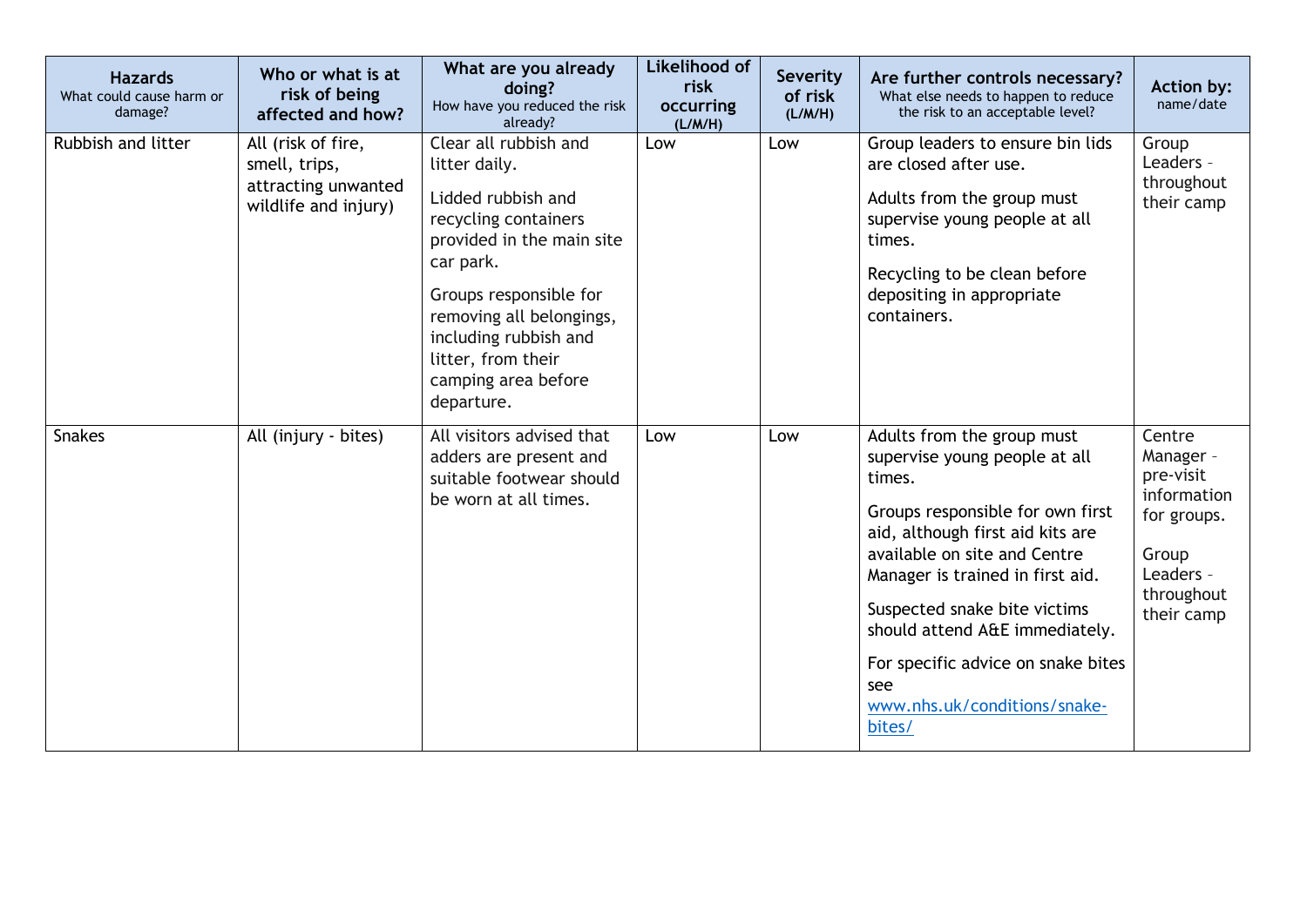| <b>Hazards</b><br>What could cause harm or<br>damage? | Who or what is at<br>risk of being<br>affected and how? | What are you already<br>doing?<br>How have you reduced the risk<br>already?                                                                                                                                                                                                                                                                                                                                                                                                                                 | Likelihood of<br>risk<br>occurring<br>(L/M/H) | Severity<br>of risk<br>(L/M/H) | Are further controls necessary?<br>What else needs to happen to reduce<br>the risk to an acceptable level?                                                                                                                                                                                                                                           | <b>Action by:</b><br>name/date                                                                    |
|-------------------------------------------------------|---------------------------------------------------------|-------------------------------------------------------------------------------------------------------------------------------------------------------------------------------------------------------------------------------------------------------------------------------------------------------------------------------------------------------------------------------------------------------------------------------------------------------------------------------------------------------------|-----------------------------------------------|--------------------------------|------------------------------------------------------------------------------------------------------------------------------------------------------------------------------------------------------------------------------------------------------------------------------------------------------------------------------------------------------|---------------------------------------------------------------------------------------------------|
| Vehicles                                              | All (injury)                                            | No vehicles allowed on<br>camping fields. Cars<br>should be parked in<br>designated parking areas<br>only.<br>Service vehicle brought<br>onto site when camping<br>areas are free from<br>visitors to carry out<br>maintenance work, etc.<br>Site vehicle used to move<br>activity equipment, etc.<br>Driver uses extreme<br>caution and low speed.<br>Emergency access<br>available at all times. An<br>adult should meet the<br>vehicle at the site<br>entrance and walk the<br>vehicle across the field. | Low                                           | Medium                         | Adults from the group must<br>supervise young people at all<br>times.<br>Additional caution should be<br>taken when moving across car<br>parks or along the road between<br>the main site and Bubbs Hill.<br>Groups responsible for own first<br>aid, although first aid kits are<br>available on site and Centre<br>Manager is trained in first aid | Centre<br>Manager/<br>instructors -<br>Ongoing.<br>Group<br>Leaders -<br>throughout<br>their camp |
| Bees and wasps                                        | All (injury - stings)                                   | Group leaders should<br>notify the Centre<br>Manager of any known or<br>suspected wasps nests.<br><b>Ensure that Adrenalin</b><br>Auto Injectors (Epipens,<br>etc.) are easily<br>accessible for any known<br>allergies.                                                                                                                                                                                                                                                                                    | Low                                           | Low                            | Avoid the oak tree in the main<br>car park which is a protected bee<br>habitat.<br>Groups responsible for own first<br>aid, although first aid kits are<br>available on site and Centre<br>Manager is trained in first aid                                                                                                                           | Group<br>Leaders -<br>throughout<br>their camp                                                    |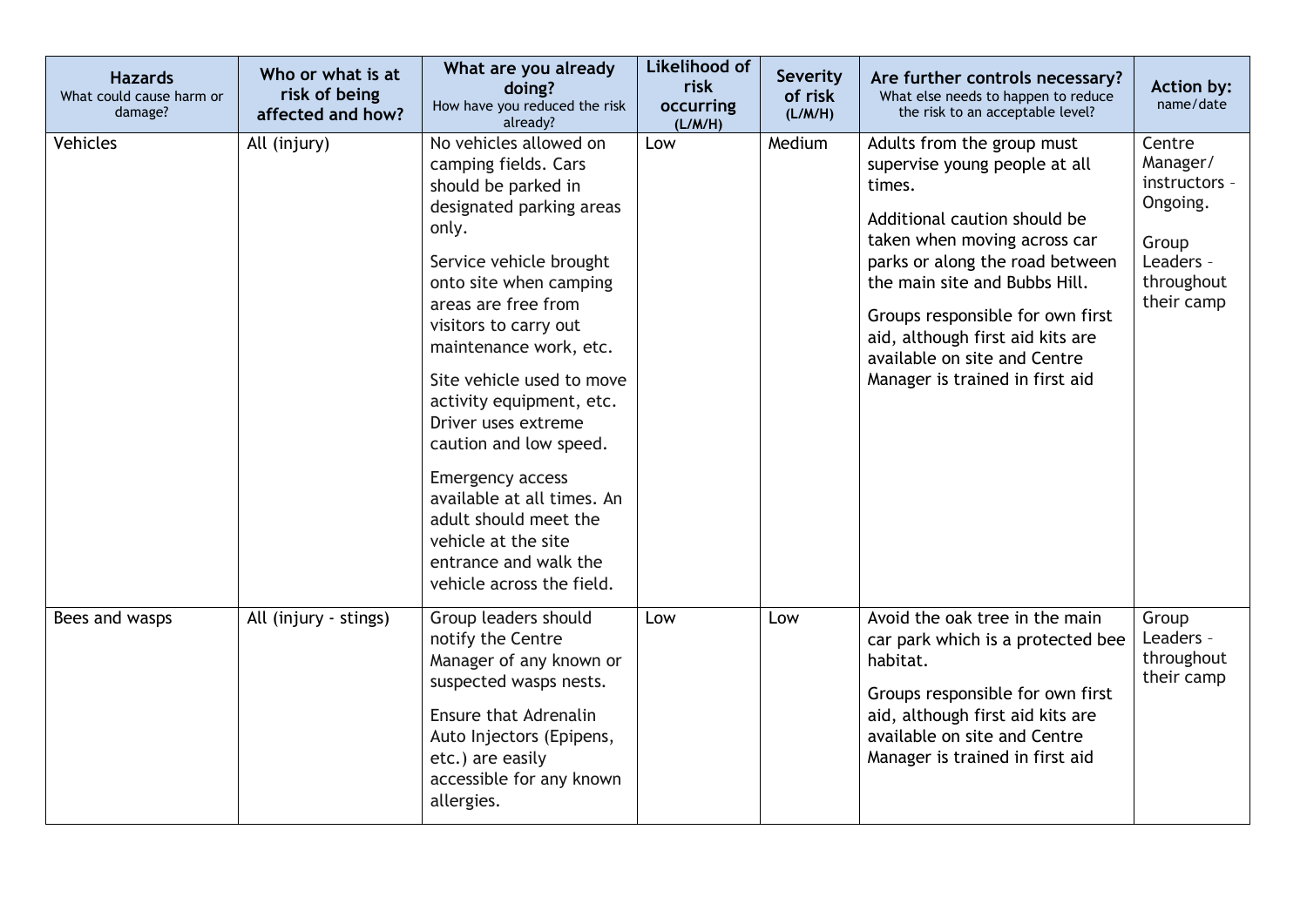| <b>Hazards</b><br>What could cause harm or<br>damage? | Who or what is at<br>risk of being<br>affected and how? | What are you already<br>doing?<br>How have you reduced the risk<br>already?                                                                                                                                                                                               | <b>Likelihood of</b><br>risk<br>occurring<br>(L/M/H) | <b>Severity</b><br>of risk<br>(L/M/H) | Are further controls necessary?<br>What else needs to happen to reduce<br>the risk to an acceptable level?                                                                                                                                               | <b>Action by:</b><br>name/date                                                      |
|-------------------------------------------------------|---------------------------------------------------------|---------------------------------------------------------------------------------------------------------------------------------------------------------------------------------------------------------------------------------------------------------------------------|------------------------------------------------------|---------------------------------------|----------------------------------------------------------------------------------------------------------------------------------------------------------------------------------------------------------------------------------------------------------|-------------------------------------------------------------------------------------|
| Rodents and wildlife                                  | All (injury - bites)                                    | Ensure all food is<br>correctly stored and food<br>waste disposed of safely<br>and in a timely manner.                                                                                                                                                                    | Low                                                  | Low                                   | Group Leaders should notify the<br>Centre Manager of any wildlife<br>(mammals) entering tents or<br>building.<br>Groups responsible for own first<br>aid, although first aid kits are<br>available on site and Centre<br>Manager is trained in first aid | Group<br>Leaders -<br>throughout<br>their camp                                      |
| Tree limbs falling                                    | All (injury)                                            | Trees inspected bi-<br>annually and advise<br>maintenance work<br>carried out.<br>Do not pitch tents or<br>sleep under trees<br>(especially beeches on<br>Bubbs Hill)<br>Be alert to bad weather<br>forecasts and move away<br>from trees if high winds<br>are predicted. | Low                                                  | Medium                                | Groups responsible for own first<br>aid, although first aid kits are<br>available on site and Centre<br>Manager is trained in first aid.                                                                                                                 | Centre<br>Manager -<br>bi-annually<br>Group<br>Leader -<br>throughout<br>their camp |
| Chemicals                                             | All (injury)                                            | All chemicals on site<br>have COSHH<br>documentation where<br>relevant and are locked<br>away. They are used by<br>adults and training is<br>given where relevant.                                                                                                        | Low                                                  | Medium                                | Groups responsible for ensuring<br>their own cleaning materials are<br>kept locked away from their own<br>young people as well as from<br>other site visitors.                                                                                           | Centre<br>Manager -<br>ongoing<br>Group<br>Leader -<br>throughout<br>their camp     |